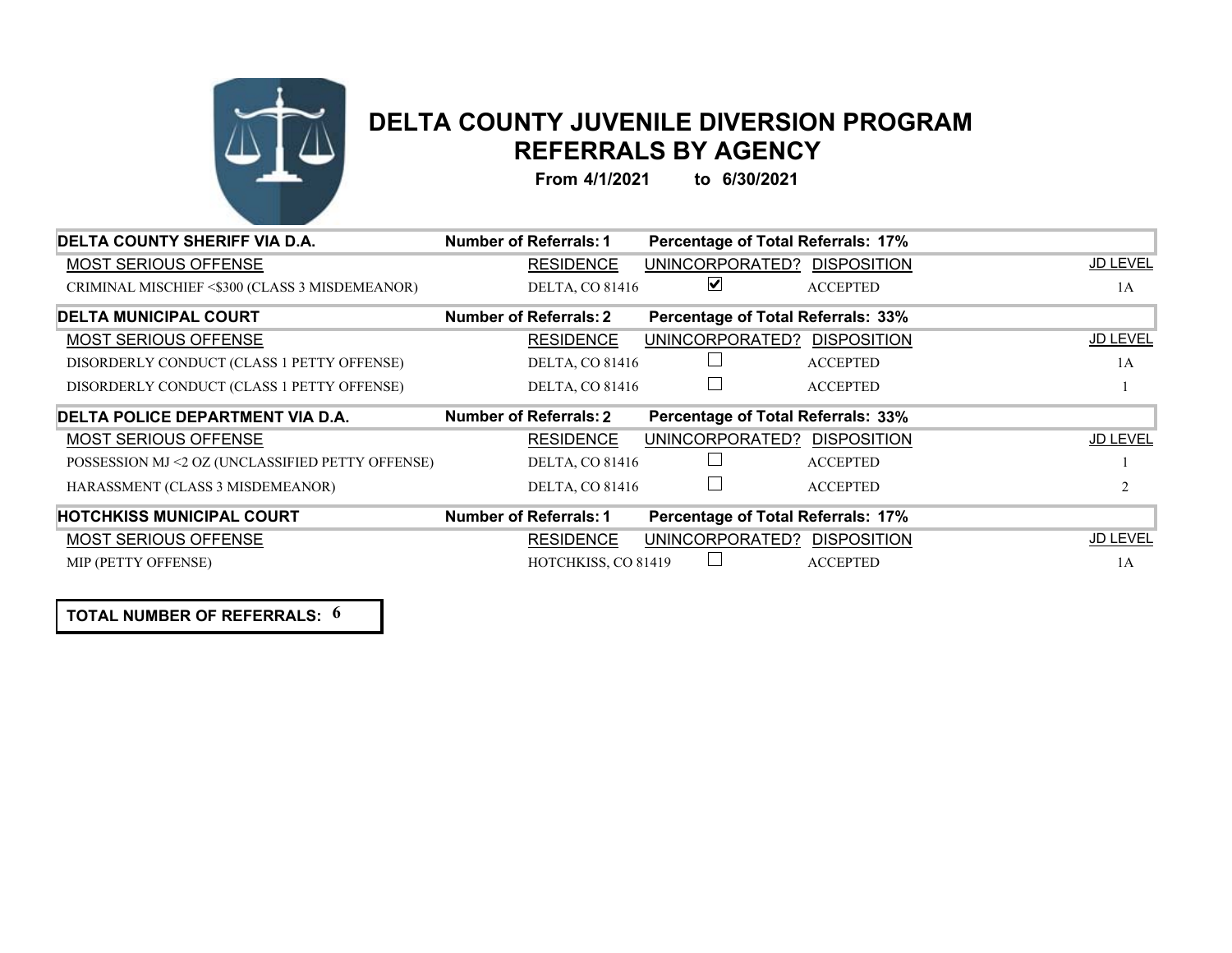

## **DELTA COUNTY JUVENILE DIVERSION PROGRAM REFERRALS BY CATEGORY OF OFFENSES**

**From 4/1/2021 to 6/30/2021**

| <b>CATEGORY</b>                  |               | <b>NUMBER OF CLIENTS:</b>                   | <b>PERCENTAGE OF TOTAL:</b> |
|----------------------------------|---------------|---------------------------------------------|-----------------------------|
| <b>DRUG</b>                      |               |                                             | 33%                         |
| <b>OFFENSES AGAINST PERSONS</b>  |               |                                             | 50%                         |
| <b>OFFENSES AGAINST PROPERTY</b> |               |                                             | 17%                         |
|                                  | <b>TOTAL:</b> | the control of the control of the con-<br>6 |                             |